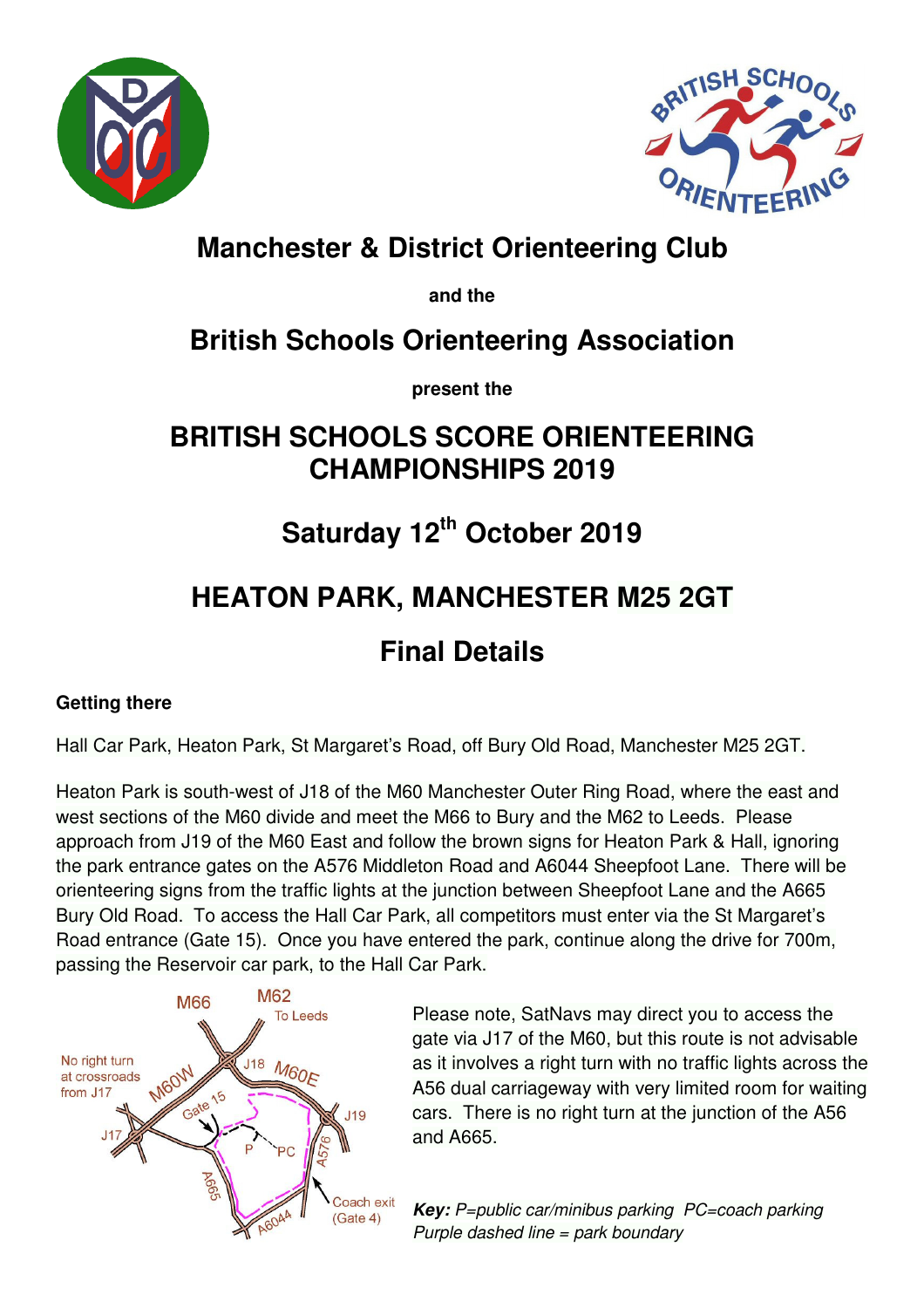#### **Parking**

Cars and minibuses should park in marked bays in the Hall Car Park. This is a public car park on tarmac and charges must be paid on all vehicles parked there. The meters take cards or cash.

Note: Participants in Heaton Park's ParkRun usually park in the Hall Car Park and mostly leave by 10 a.m. Please try to arrive after this time.

**Cars and minibuses £3** (over 3 hours/all day)

**Coaches** Permission has been granted for the small number of coaches attending the event to park inside the park on the side of an avenue near the Finish. A parking permit will be emailed to you to print out. Please display it on entry and follow signs and parking marshals. A dedicated marshal will be waiting at the coach entrance, which is near the Hall Car Park.

Coaches should proceed slowly into the park with caution and follow marshals' directions to park on the right-hand side of an avenue near the Hall.

#### **Coach exit**

When leaving, coaches parked on the avenue in the park will continue downhill in the same direction to exit the park at Gate 4. When coaches are nearly ready to leave (preferably together), the group leader should alert the organiser, who will arrange for the far gate to be opened. The park authorities recommend 20 minutes' notice.

## **What is a 'Score' competition?**

This is a competition where participants score points by visiting as many controls as possible in any order within a pre-specified time limit. Points are deducted if the time limit is exceeded. For this event there will be 32 controls in the area. Controls 1 - 9 form a loop equivalent to a White course on the British Orienteering Colour Coded system but it is not compulsory for any pupil to visit these controls in that order. The remaining controls will give a mixture of Yellow, Orange, Light Green and Green standard control sites.

#### **Time limit**

The time limit will be **45 minutes for all pupils.** Competitors do not have to stay out for the whole of this time.

#### **Scoring System**

Pupils score 10 points for each control correctly punched; 5 points will be deducted for every minute or part of a minute late. In the event of a tie on points the shortest time will decide the result.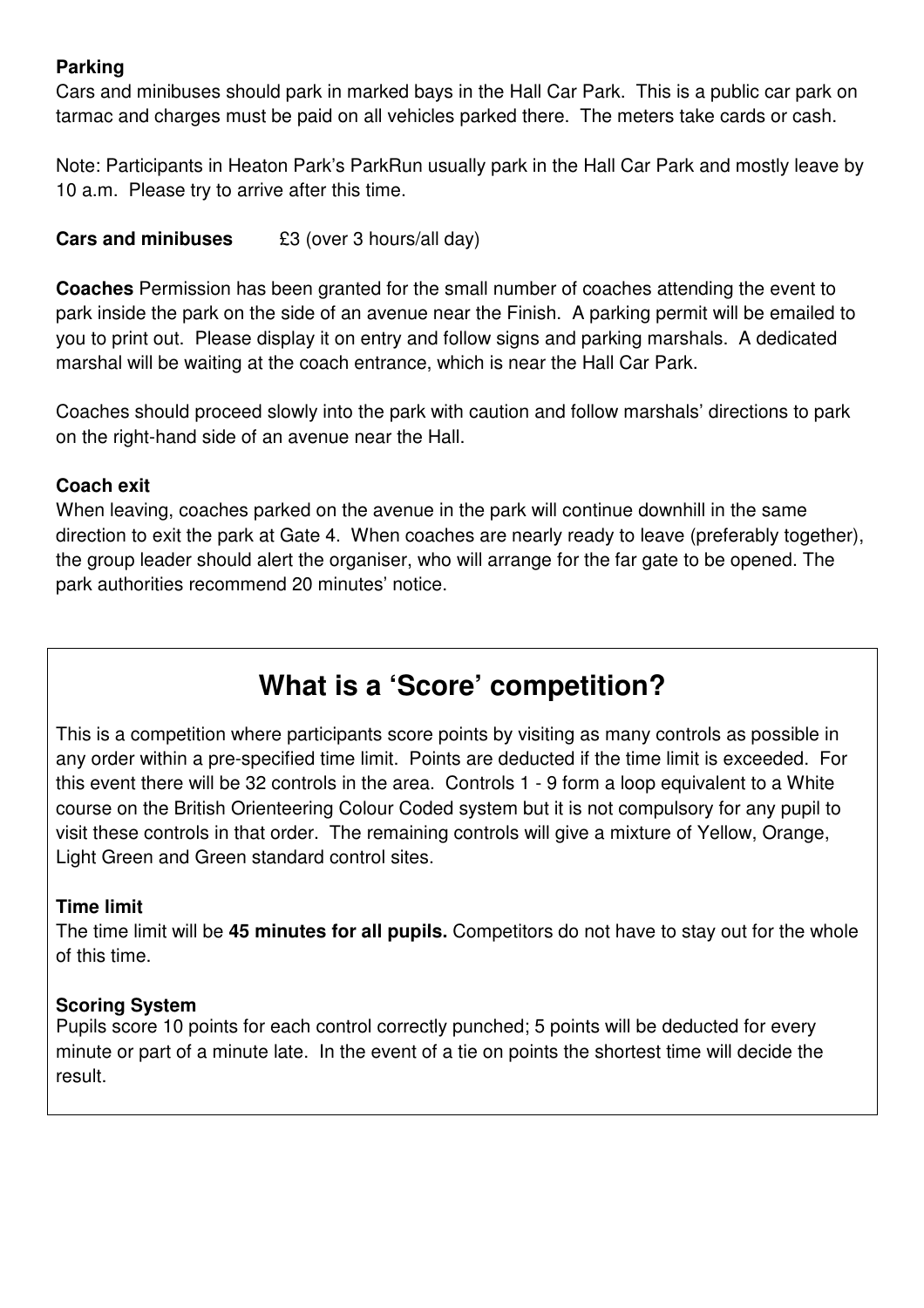

#### **Enquiries, SI download and First Aid**

These will all be in the Education Room off the courtyard behind the Stables Cafe 200m from the car park. There are toilets on either side of the Education Room.

Please send a designated adult to collect your school's envelope which will contain your pupil competitor number/s and pins, participation certificate/s and a school entry form for any changes you may have. All changes will be done with reference to the competitor number.

#### **Changes / entries**

If you have any changes then please leave them until the day of the competition, when they will be dealt with by the Enquiries team. There is no entry on the day

#### **Pairs**

If pairs are competing then there will be two identical numbers for that pair, one for each child, marked with a red diagonal line. If you have pairs running, please ensure their competitor numbers have a red line across them before you leave Enquiries. They must stay together and cross the finishing line at the same time.

#### **Control Descriptions**

Control descriptions are on the back of the map in both words and symbols. There are no loose ones.

#### **Tents & Banners**

School tents and banners may be erected on the grass lawn south of the hall. It is separated from the finish by a long ha-ha wall. The top of the wall will be marked with signs and hazard tape. Tents must be erected behind the hazard tape and children must be kept away from the wall.

#### **Cafe**

The Stables Cafe sells reasonably priced food and drinks and would welcome your custom. Please support them. They will be open all day. There are other food outlets in the park.

#### **Adults & Teachers**

Accompanying Teachers & Adults MUST **NOT** enter the competition area, or accompany competitors into the Start area. If they do so, their team will be disqualified. **PLEASE ENSURE THAT ALL ADULTS ACCOMPANYING YOUR TEAM ARE AWARE OF THIS.**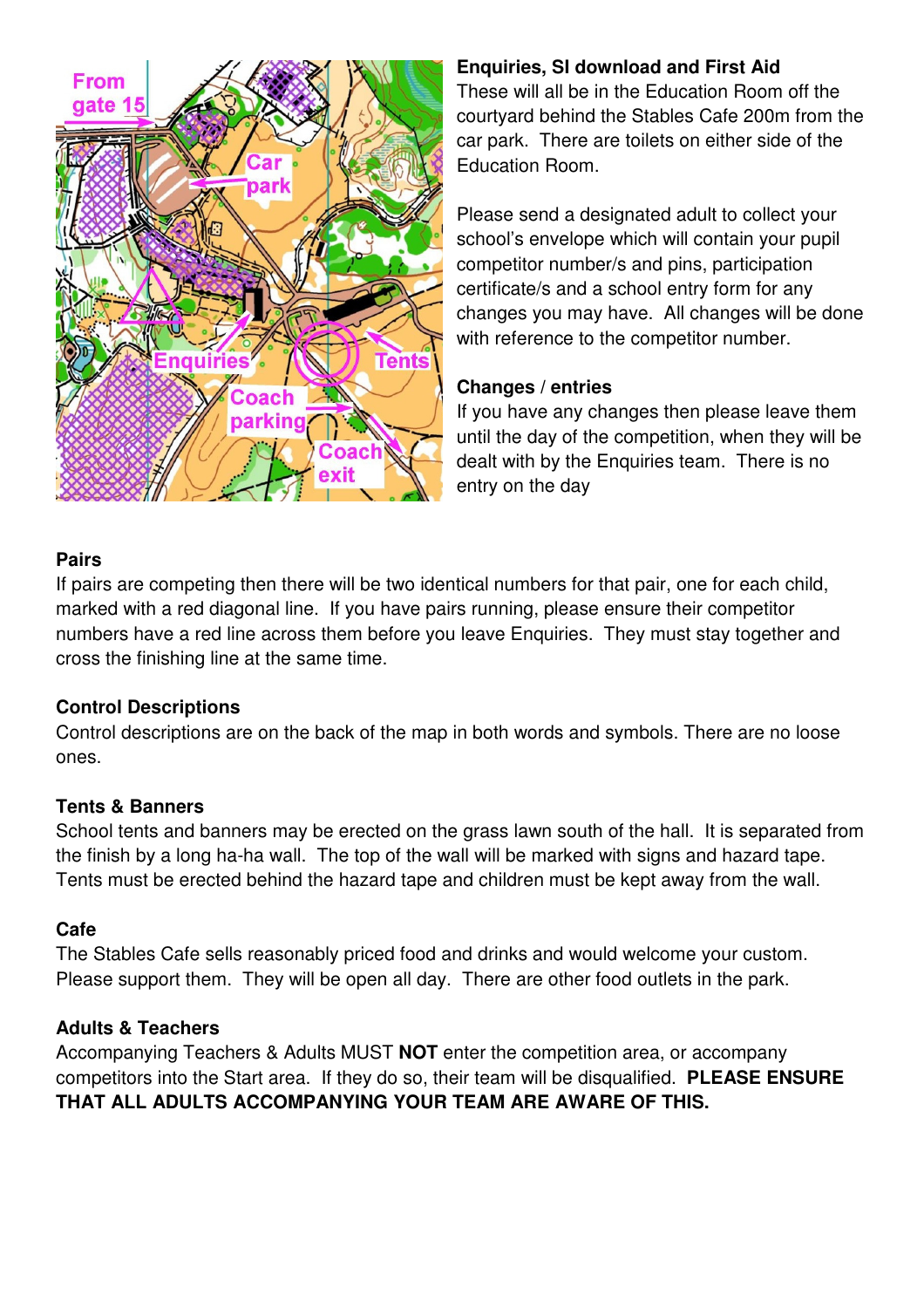#### **Start**

The Start will be clearly signposted from the Car Park and is approximately 10 minutes easy walk from the car park and 5 minutes from Enquiries and the Stables courtyard. Competitors will be called up 5 minutes before their start time.

Please ensure all competitors have a whistle and full leg cover. There will be an equipment check of these items at -4. Competitors will also need a watch to ensure they do not exceed the 45 minute time limit.

Hired SI cards will be issued in the start lanes at -3. Competitors will be given their maps one minute before they start.

The clock at call-up will show the race time of competitors being called up (i.e. it will be 5 minutes ahead of race time).

Waiting area

| -5      | -4        |                              |              |  |
|---------|-----------|------------------------------|--------------|--|
| Call up | Equipment | SI dibber issue,   Map issue | <b>Start</b> |  |
|         | check     | check and clear              | lane         |  |

#### **Start Times**

Start times are at one-minute intervals from 11.00 a.m. until 1.00 p.m..

#### **Finish**

The Finish is by historic Heaton Hall, close to the Stables Courtyard and 5 minutes from the car park. No squash/water will be provided - please ensure that the children bring their own drinks.

#### **Download**

This will be at the Education Room in the Stables courtyard (beside the toilets).

#### **Results**

These will be displayed on boards near download and Enquiries in the Stables courtyard.

#### **Toilets**

These are in the Stables courtyard, on either side of the Education Room. Additional toilets are located in the park nearby, but these should not be used by competitors as they lie within the competition area.

#### **Map**

The map is A4 size and will be printed on waterproof paper. The map scale is 1:10,000 and has been updated for 2019. A copy of the new map is attached to the email with these details. The park boundary marks the edge of the map, so while there are no main roads on the map itself, they lie just outside the map, so are out of bounds. Competitors should not attempt to cross any access roads to the park with moving traffic unless directed to do so by a marshal. Marshals will be stationed along the main entrance drive as well as on gates near controls as well as around the park, some on bikes, some on foot. Please ensure that all competitors are aware of the marshals. They will all be wearing yellow hi-vis jackets and are experienced orienteers. They are NOT there to help the children navigate – only to help them get their maps the correct way round or point them in the direction of Enquiries.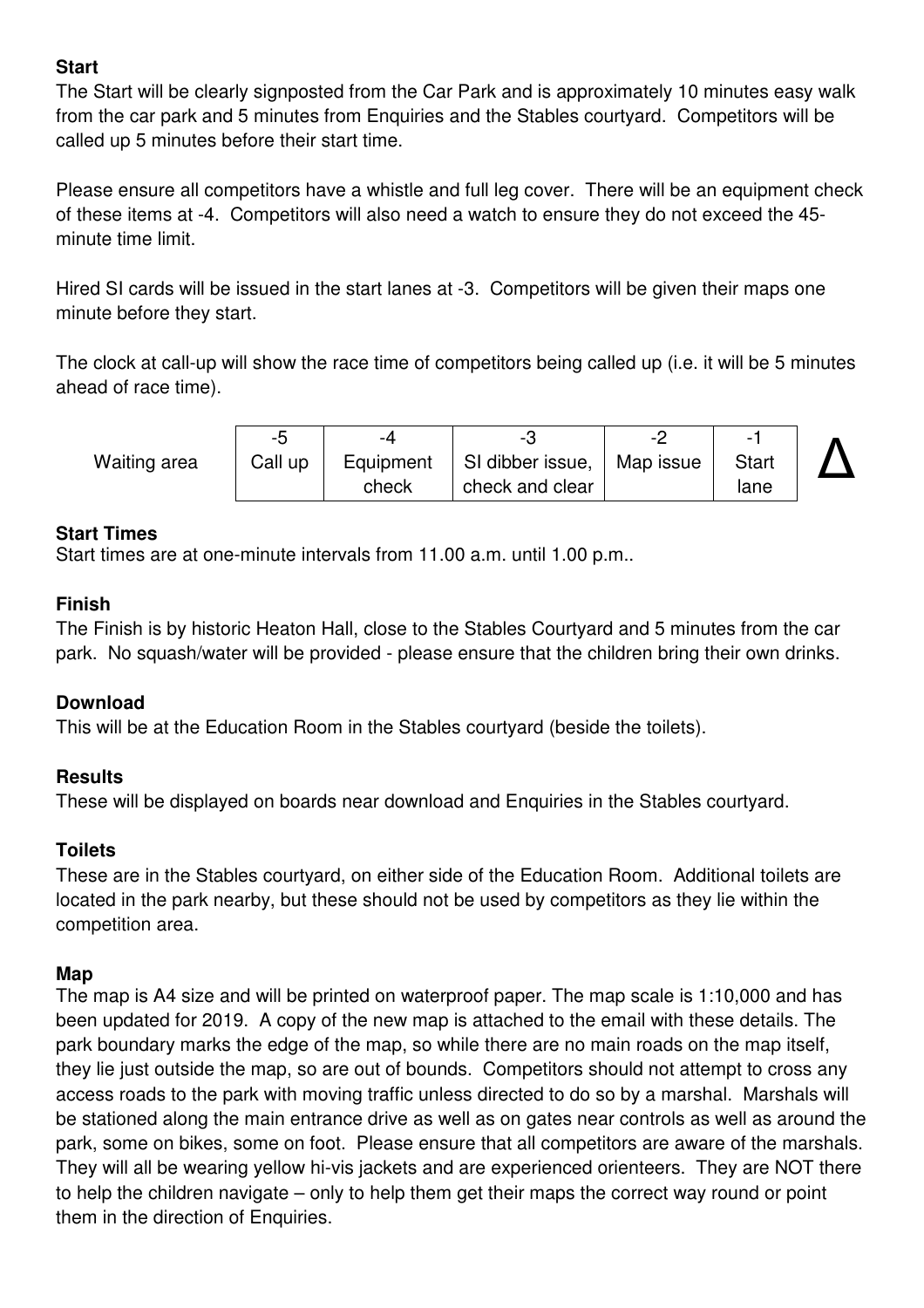#### **Terrain**

Heaton Park is one of the largest urban parks in England and has a mixture of well maintained and mown grassy areas, an excellent network of paths (many of which are tarmac), and areas of thick woodland. Courses have been planned to avoid the worst of the undergrowth. In wet weather the ground can become quite wet and muddy, which will be energy sapping for all runners.

Please be courteous to other park users.

#### **Equipment required**

- Orienteering kit, or a T-shirt/long sleeved shirt, tracksuit bottoms and trainers (or shoes with a good grip). Any competitor without full leg cover will not be permitted to start.
- Watch  $-$  so that a competitor is aware how long they have been out for.
- A compass is desirable.
- NO WHISTLE, NO GO. Please ensure competitors understand how whistles should be used.

**Full leg cover and a whistle are compulsory and competitors will be checked at the start.** 

#### **Punching**

Standard SI cards will be in use for this event. Hired SI cards will be handed to those competitors who require one in the pre-start area. If these are lost there will be a £15 replacement charge to the school concerned. Controls are not SIAC enabled. A demonstration control and card will be available at Enquiries.

#### **SAFETY**

Please ensure everyone is aware of the following:

- **No whistle NO GO**
- **No full leg cover NO GO**
- Please ensure the children are dressed as appropriate for the weather on the day.
- Marshalls will be patrolling the area on both foot and bike wearing fluorescent jackets. They are experienced orienteers.
- First Aid will be available at Enquiries and the Finish
- Nearest A&E hospital is North Manchester General, Delaunays Rd, M8 5RB details and maps at Enquiries
- Competitors must not cross any park roads with moving traffic unless a marshal has said it is safe to do so.
- The park is home to many animals, wild and farmed, large and small. Children should be advised not to feed any animals and to wash their hands thoroughly before eating. All animal enclosures are out of bounds. There are some cows and horses in the northern-most area of the park, but the planner has taken care to avoid placing controls near them.
- The park contains a lake and several ponds which are uncrossable. Keep away.

#### **Prizegiving**

This will take place at 2.00 pm or soon as is reasonably possible. Please note spare medals will be available from BSOA at a cost of £1.50 each for any nonscorers who are part of the winning team at the **end** of the prize giving.

#### **Individual Medals**

Medals will be given to the first three pupils (or pairs) in each age class. Years 5 to 9 will compete in separate year classes. Years 10 & 11 will be combined into one age class as will Years 12 & 13. Competitors in Years 5 to 8 may run in pairs.